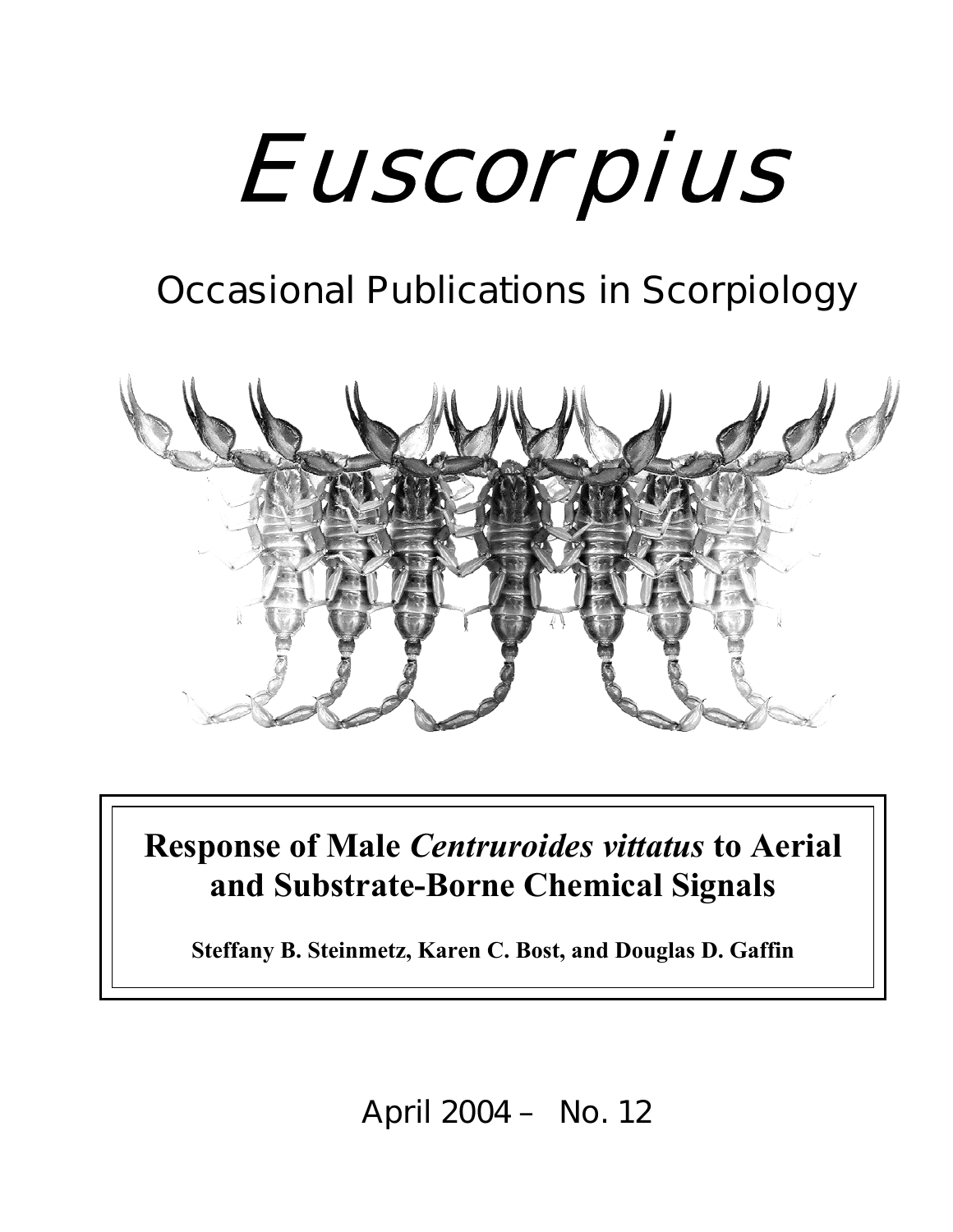## Euscorpius

## **Occasional Publications in Scorpiology**

*EDITOR*: **Victor Fet**, Marshall University, **'fet@marshall.edu'**

#### *ASSOCIATE EDITOR*: **Michael E. Soleglad, 'soleglad@la.znet.com'**

Euscorpius is the first research publication completely devoted to scorpions (Arachnida: Scorpiones). *Euscorpius* takes advantage of the rapidly evolving medium of quick online publication, at the same time maintaining high research standards for the burgeoning field of scorpion science (scorpiology). *Euscorpius* is an expedient and viable medium for the publication of serious papers in scorpiology, including (but not limited to): systematics, evolution, ecology, biogeography, and general biology of scorpions. Review papers, descriptions of new taxa, faunistic surveys, lists of museum collections, and book reviews are welcome.

#### **Derivatio Nominis**

The name *Euscorpius* Thorell, 1876 refers to the most common genus of scorpions in the Mediterranean region and southern Europe (family Euscorpiidae).

Euscorpius is located on Website **'http://www.science.marshall.edu/fet/euscorpius/'** at Marshall University, Huntington, WV 25755-2510, USA.

The International Code of Zoological Nomenclature (ICZN, 4th Edition, 1999) does not accept online texts as published work (Article 9.8); however, it accepts CD-ROM publications (Article 8). Euscorpius is produced in two *identical* versions: online (ISSN 1536-9307) and CD-ROM (ISSN 1536-9293). Only copies distributed on a CD-ROM from *Euscorpius* are considered published work in compliance with the ICZN, i.e. for the purposes of new names and new nomenclatural acts. All *Euscorpius* publications are distributed on a CD-ROM medium to the following museums/libraries:

- **ZR**, Zoological Record, York, UK
- **LC,** Library of Congress, Washington, DC, USA
- **USNM**, United States National Museum of Natural History (Smithsonian Institution), Washington, DC, USA
- **AMNH**, American Museum of Natural History, New York, USA
- **CAS**, California Academy of Sciences, San Francisco, USA
- **FMNH**, Field Museum of Natural History, Chicago, USA
- **MCZ**, Museum of Comparative Zoology, Cambridge, Massachusetts, USA
- **MNHN**, Museum National d'Histoire Naturelle, Paris, France
- **NMW**, Naturhistorisches Museum Wien, Vienna, Austria
- **BMNH**, British Museum of Natural History, London, England, UK
- **MZUC**, Museo Zoologico "La Specola" dell'Universita de Firenze, Florence, Italy
- **ZISP**, Zoological Institute, Russian Academy of Sciences, St. Petersburg, Russia
- **WAM**, Western Australian Museum, Perth, Australia
- **NTNU**, Norwegian University of Science and Technology, Trondheim, Norway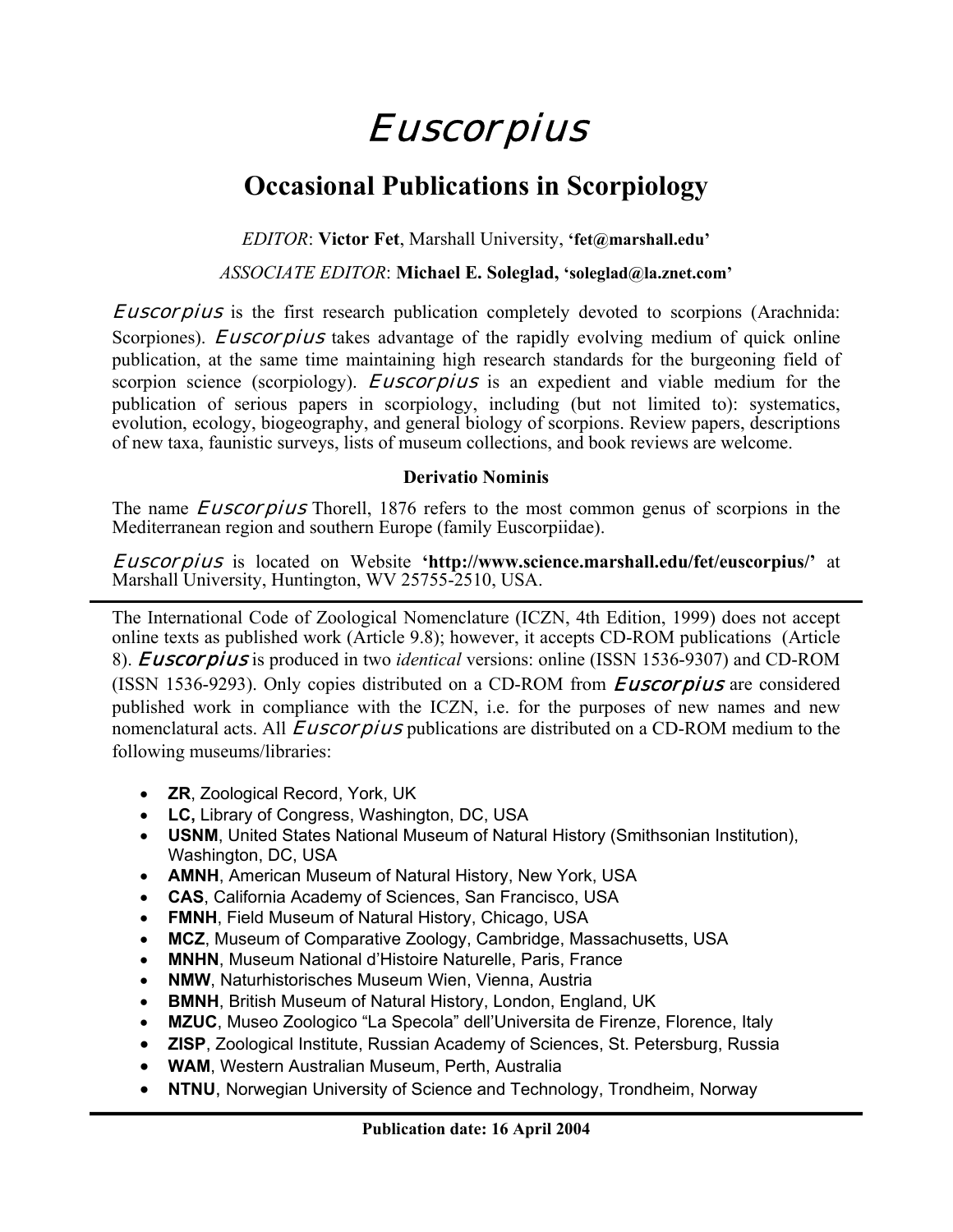### **Response of male** *Centruroides vittatus* **to aerial and substrate-borne chemical signals**

**Steffany B. Steinmetz, Karen C. Bost, and Douglas D. Gaffin**

Department of Zoology, University of Oklahoma, Norman, OK 73019-0235, USA

#### **Summary**

Chemical signaling promotes mate location throughout numerous animal taxa. In this study we investigated the possibility that striped scorpions, *Centruroides vittatus*, use chemical signaling in the form of odor plumes or substrate-borne deposits as communication channels. A Y-shaped arena was constructed to test scorpions' use of air-borne chemical cues in the detection of potential mates. A second, circular behavioral choice chamber was used to test male scorpions' responses to female deposits by direct substrate contact. Male scorpions showed no tendency to move toward the female in tests of air-borne chemical transmission but they did demonstrate behavior associated with chemical detection when exposed to substrate-borne feminine deposits. Our experiments do not provide evidence that male *C. vittatus* use aerial pheromones to locate female scorpions but that they are highly sensitive to direct contact of substrate-borne chemical deposits.

#### **Introduction**

Sex pheromones are special signaling molecules that are important in directing mating behaviors among conspecies (Pollard, 1994). Many animals use pheromones to attract mates, although the chemistry and mode of transmission vary among species (Birch & Haynes, 1982). Males have been shown to detect and respond to feminine substrate-borne chemical deposits in several species (Krapf, 1986; Gaffin & Brownell, 1992) with a tendency to follow conspecific chemical trails (Melville et al., 2003). However, few scorpion species have been tested for pheromonal communication and essentially no information exists concerning air-borne chemical communication in scorpions.

The primary chemosensory appendages of scorpions are the ventromedial pectines, organs that contact the ground as the animal walks (Foelix & Muller-Vorholt, 1983, Gaffin & Brownell, 1997, 2001). The pectines of male scorpions appear to be involved in the near-range detection of pheromones deposited on the substrate and may direct the orientation of males to female conspecifics (Gaffin & Brownell, 2001). Males that make contact with sand containing female extract initiate courtship behavior (Polis & Sissom, 1990; Gaffin & Brownell, 1992) while males with excised pectines do not elicit any response to treated sand (Gaffin & Brownell, 2001).

Published information concerning pheromonal detection in scorpions is scarce. However, field observations suggest that some species may use airborne pheromones as attractants. For example, several male *Paruroctonus luteolus* may congregate near burrows of conspecific females (Polis, pers. comm.), suggesting the presence of a chemical attractant. Additionally, some researchers have noted the presence of unique odors during the prime mating season of several scorpion species in Baja California (Sissom, pers. comm.). The possession of an air-borne signal should provide a reproductive advantage by offering a broader detection range than that of direct substrate contact.

In this study, we conduct a series of experiments to investigate the response of male striped scorpions, *C. vittatus*, to air- and substrate-borne female cues. A Yshaped behavioral choice chamber was used to test scorpions' use of odor in the detection of potential mates. Additionally, circular behavioral choice arenas were constructed to test male scorpion responses to female pheromones by direct substrate contact.

#### **Methods**

#### *Animals*

Specimens of *C. vittatus* were collected from various locations in Cleveland County, Oklahoma. In the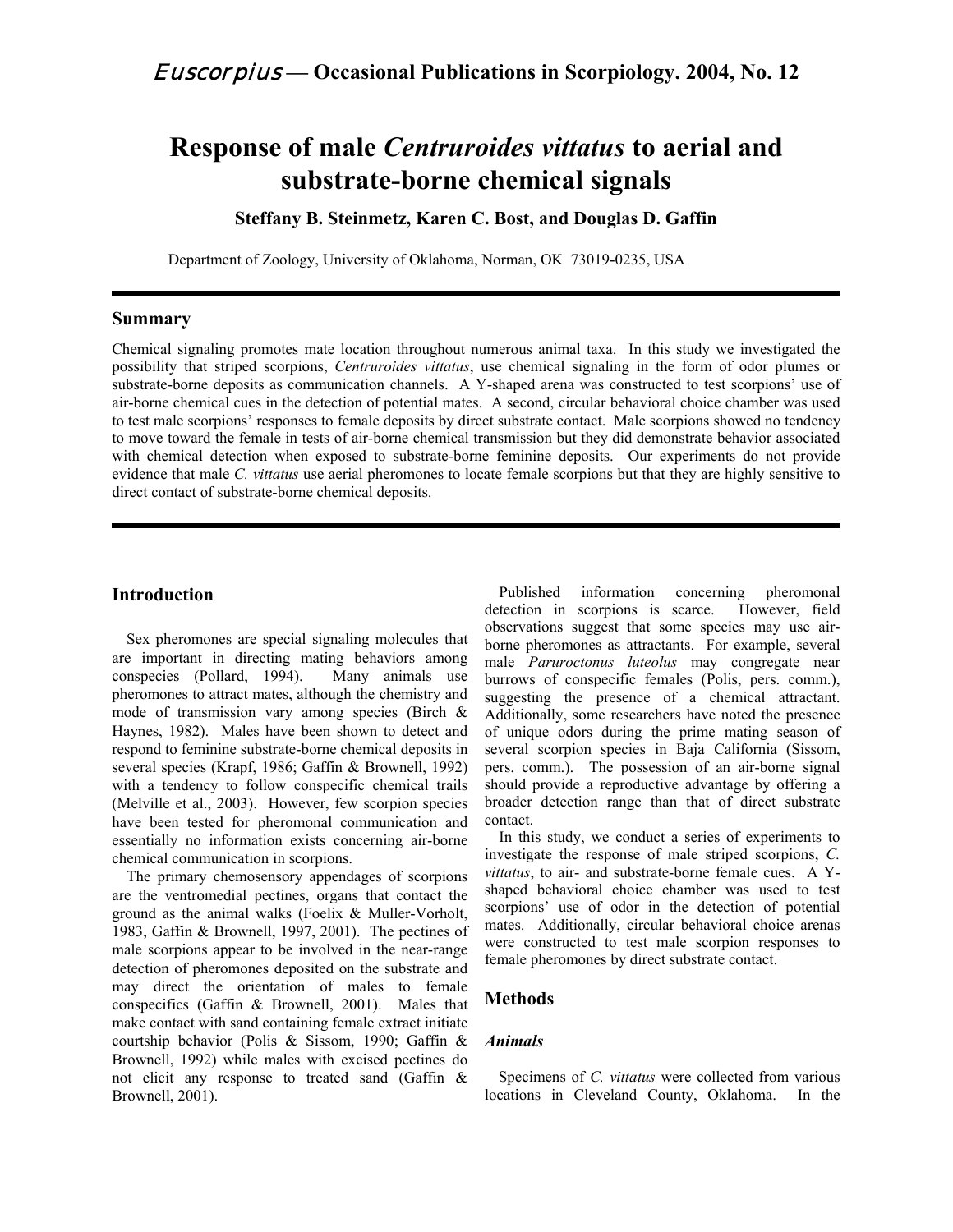laboratory at the University of Oklahoma, the animals were maintained in 3.8 L glass jars filled with 250 mL of soil from their natural habitat, a pine cone, a piece of bark from local trees, and a piece of pottery clay. The scorpions were fed crickets and given water on a regular schedule. The experiments were conducted under constant temperature (22°C), humidity (RH 55%-65%), and light-dark phase (2000-0700 h dark and 0700-2000 h light). The trials of Experiments 1, 2, and 3 were conducted from September through March in the same laboratory facility. The trials of Experiment 4 were conducted July through August.

#### *Tests for air-borne chemical communication*

*Behavioral apparatus:*Experiments 1, 2, and 3 were designed to test for transference of air-borne chemical information. These trials used a Plexiglas Y-shaped arena (Y-maze) modified from a design by Melville, et al. (2003). The long arm of the maze was 25.0 cm long and 5.5 cm wide. The end wall of the long arm had 35 holes drilled in the lower 8 cm. The left and right arms of the maze were 15.5 cm long and 4.0 cm wide; all arena walls were 15.5 cm high (Fig. 1). The lower 5.5 cm portion of each arm's end wall was made of screen, affixed to the Plexiglas by "Rug Gripper" double-sided carpet tape. Two Plexiglas cubes with lengths of 5.5 cm were constructed to hold stimulant animals. Twenty holes were drilled into one side of each cube with the opposite side made of screen, supported by "Rug Gripper" double-sided carpet tape. One cube was placed at the end of each short arm so that the screened side of each cube was adjacent to the screen at the end of each arm.

A variable autotransformer fan, type 3PN1010, was placed at the end of the long arm to draw air through the cubes and the maze. A constant voltage of 140V powered the fan. A sheet of Plexiglas was placed over the top of the maze to direct and confine airflow through the maze. Smoke from a burnt match was used to verify that air flowed evenly from holes on the ends of the short arms of the maze, across the arena floor, and out the end of the long arm. The maze was placed on a metal sheet that measured 58.5 cm long and 55.0 cm wide. The sheet of metal was fixed on a 'lazy-susan' turntable to allow for rotation of the maze, controlling for room and/or Earth-related cues. The metal sheet was then placed on a piece of Styrofoam (42.5 cm x 42.5 cm x 2.5 cm), which was placed on a piece of plywood (90.5 cm x 45.5 cm x 2.0 cm) to maintain a level surface. A level was used to insure the arenas were flat.

All experiments were filmed using a Sony Handycam video camera recorder with Night Shot capability (model #CCD-TRV16). The camera emitted and received infrared light in order to film in the dark. The camera was mounted on a tripod straddling the apparatus at 105



**Fig. 1:** Y-shaped arena for Experiments 1, 2, and 3 to test airborne chemical communication in *C. vittatus*.

cm above the surface and was connected to a color television monitor located in a separate room.

*Experimental protocol:* Experiments 1 and 2 were conducted on consecutive nights, beginning at 2000 h. Prior to testing, each of the 16 males and four females were placed in separate black, light-resistant film canisters (the canisters were several years old and free of any obvious odor). The order of test and stimulant scorpion use was randomized. A piece of Plexiglas was placed 5 cm from the end of the long arm to form a chamber for the placement of the test (male) scorpion. The fan was turned on and the maze was rotated so the long arm faced north. When the experimental preparation was complete, the lights were turned off and the experiments began. Meanwhile, an assistant monitored the television in an adjacent room.

*Experiment 1:* Female 1 was placed in the cube at the end of the left arm of the Y-shaped arena for use in trials 1-4. Each trial was run using a different male scorpion. Following the fourth trial, Female 1 was returned to her canister and her cube was wiped with 70% ethanol. These procedures were repeated for the other three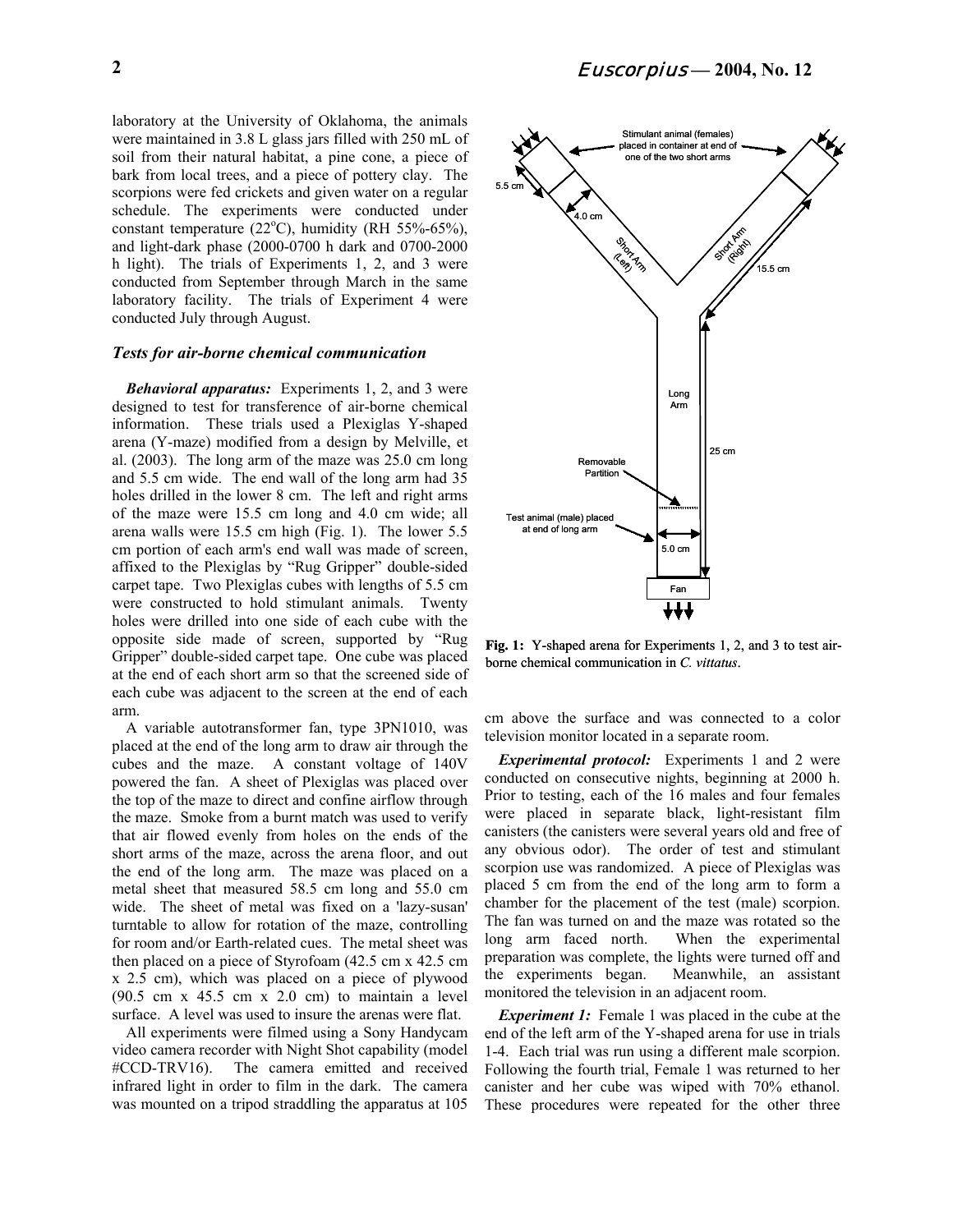females except female position varied. Female 2 was placed in the right arm cube for trials 5-8, Female 3 was placed in the left arm cube for trials 9-12 and Female 4 was placed in the right arm cube for trials 13-16.

Each trial was initiated by dropping a male scorpion into the confined portion of the long arm, removing the Plexiglas partition, and sliding the Plexiglas cover completely over the arena. During each trial, the male scorpion was allowed five minutes to move into the left or right arm of the arena. We considered a trial to be complete if the male crossed into either the left or right arm of the arena. A trial was considered invalid if the male did not enter either arm within five minutes. Once the male scorpion had made a decision, or five minutes had passed, the observer monitoring the TV informed the conductor that the trial was complete. After each completed trial, the male was located using a black light and returned to its canister. The floor, walls, and screen of the arena were wiped with 70% ethanol and the entire apparatus was rotated 90° clockwise.

**Experiment 2:** The above procedures were repeated for Experiment 2 with the following exceptions. Only 15 males were tested due to the death of one of the animals. In addition, a single female was used for all 15 trials; this female remained in one cube, which was interchanged with the other cube after every four trials. The cube containing the female was placed on the left arm for Males 1 - 4 and 9 - 12 and on the right arm for Males 5 - 8 and 13 - 15. Between trials, the entire arena was wiped with Kimwipes and 70% ethanol and the apparatus was rotated  $90^\circ$  clockwise.

Experiment 1 and 2 trials were reviewed and scored during videotape playback. The time and direction of the male scorpions' movement into either the left or right arm of the Y-shaped arena were scored. All males made a decision within the allotted five minutes. The animal choices were then reported relative to the arm containing the female and the binomial distribution (Snedecor and Cochran 1967) was used to test for significant departure from a 50:50 random choice.

*Experiment 3:* To create a more natural environment for the male scorpions, the arena floor was covered with a soil substrate normally used in the scorpions' home containers. Six males were tested against one female. The female was kept in a single cube, along with soil taken from her home jar. This experiment began at 2000 h. Each male was placed in a black, light-resistant film canister; their order of use was randomized. Before each trial, a male scorpion was placed into the confined chamber at the end of the long arm and given two minutes to adjust. After two minutes, the Plexiglas barrier was removed and a sheet of Plexiglas was pulled completely over the arena to initiate the trial. During each trial, the male scorpion was allotted ten minutes to move freely throughout the arena. Following the tenminute trial, the male scorpion was located with a black light and returned to his canister. Between each trial, the walls were cleansed with 70% ethanol and the arena was rotated 90° clockwise. Each of the six males was tested twice. In the first six trials, the female-containing cube was connected to the left arm with the blank cube connected to the right arm. The cubes were exchanged between the arms for the second set of six trials. The amount of time each male scorpion spent in the long arm, the left arm, and the right arm of the Y-maze was scored for the allotted ten minutes. These results were then summarized relative to female placement.

#### *Tests for substrate-borne chemical communication*

Before the substrate-borne chemical communication experiments began, one preliminary trial was conducted. Using the Y-maze, we confined a female to the entire left arm for a period of 24 hours. After the female was removed, a male was dropped at the end of the long arm and was allowed to move freely throughout the Y-maze for a ten-minute period. His movements throughout the maze were monitored and recorded. The male spent 7 min and 27 sec in the left arm, 6 min and 10 sec of which were spent at the location where the female had spent most of her time. This observation suggested some bias toward female deposits and guided the subsequent experiments.

*Experiment 4:* These trials were designed to test for substrate-borne chemical communication. At 2200h each night, four circular Plexiglas arenas (13.5 cm diameter, 7 cm height) and removable Plexiglas partitions (7 cm height) were cleansed with 70% ethanol, placed atop a sheet of filter paper (Watmann 15.0 cm diameter, cat. # 1001 150) and arranged in a square pattern under the video camera. A total of 12 females and 12 males were used for these trials. Two arenas served as no-stimulus controls. In each of the other two arenas, a female was confined each night behind a partition delimiting half the arena's area. The placement of the females and the orientation of the partitions were randomized each night. Finally, the four arenas were covered by a square piece of Plexiglas.

At 2000h the following night the females were removed from the arenas and returned to their home jars. The camera was turned on in infrared "night shot" mode, the room lights turned off, and the partitions removed. Circular PVC tubes (5 cm diameter) were placed in the center of each arena. Four test males were placed individually into black plastic film canisters and then transferred to each of the PVC tubes in the dark. PVC caps were then placed over the PVC tubes (tube and cap total 8 cm height) to prevent escape. Once all four males were in position, the tubes and caps were removed to initiate the trials. The trials were videotaped for 2 h, after which the males were returned to their home jars.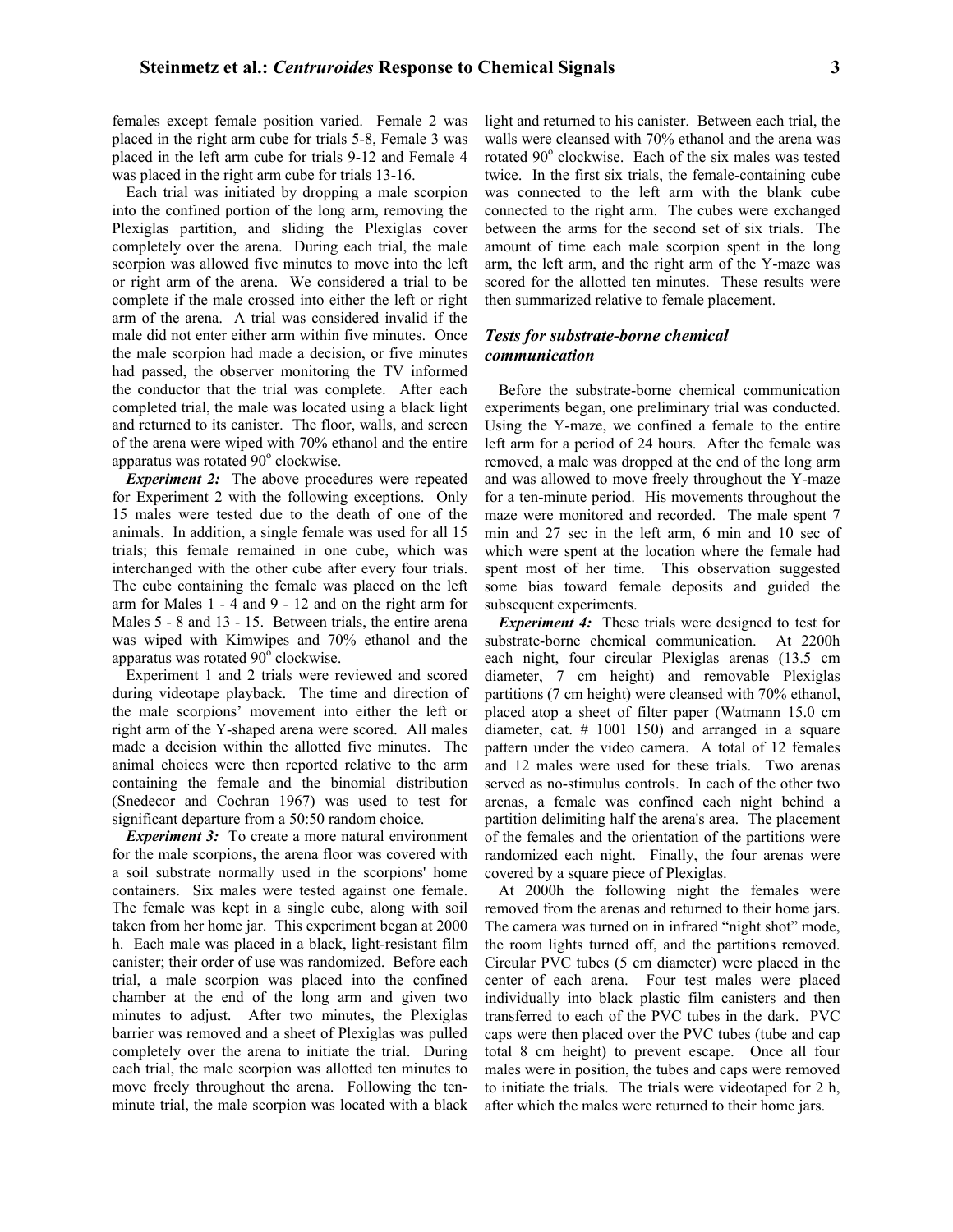This procedure was repeated for the remaining five nights. Each male was run twice to account for 12 experimental arenas and 12 no-stimulus controls, yielding a total of 24 trials.

A reviewer unaware of the test situations scored the videotapes of Experiment 4. Partition locations were observed at the beginning of each video recording and traced onto the television screen before their removal. Male behaviors were recorded throughout the first three, five, and seven minutes of movement. Trial time was paused during male inactivity persisting more than 30 sec and then resumed with male movement. The amount of time the male spent in either side of each experimental arena was recorded for each trial. These data were analyzed via  $\chi^2$  analysis to determine whether or not these times were significantly different from expected amounts of time in each side of the arenas (50:50). The obtained  $\chi^2$  statistics were pooled to find the heterogeneity  $\chi^2$ . The amount of time males spent attempting to climb the arena wall was also recorded in order to determine the most appropriate trial time (3, 5, or 7 minutes) since we presume that climbing scorpions are not seeking contact chemical communication.

The occurrence of distinct behaviors we term 'backward lunges' were plotted by their location in the arena. This behavior is characterized by a sudden backward body movement simultaneous with an apparent brushing of the pectines against the substrate. The side of the arena ("stimulus" versus "non-stimulus") of the initial backward lunge was noted in each trial and assigned a value of 1.

The binomial distribution was used to test for significant departure from a random 50:50 distribution of those trials in which the behavior was observed. Assuming a random choice, scorpions should perform their initial lunge in the experimental "stimulus" side in ½ of the trials and perform their initial lunge in the "nonstimulus" side in ½ of the trials.

#### **Results**

Experiments 1, 2, and 3 were conducted to detect male response to aerially transmitted pheromones in *C. vittatus*. Under the conditions of the experiment, the male scorpions showed no response to aerial transport of pheromones. During Experiment 1, males advanced towards the Y-maze arm containing a female scorpion in 8 out of 16 trials (left: 4 out of 8; right 4 out of 8). The binomial probability function of  $x=8$  with n=16 yields a probability of 0.196, considerably larger than  $\alpha$  at 0.05 indicating that male scorpions showed no arm preference.

Experiment 2 was similar to Experiment 1, except we used only one female rather than four. Male scorpions advanced towards the Y-maze arm containing the female

scorpion in 9 out of 15 trials (left: 6 out of 8; right: 3 out of 7). The binomial probability function of  $x=9$  with n=15 yields a probability of 0.153, again indicating that male scorpions showed no arm preference.

In Experiment 3, 12 individual trials were run for a duration of ten minutes each. The female was placed in the right arm of the Y-maze during six trials and in the left arm during the remaining six trials. Therefore, the female was located in the left arm for a total of 60 minutes and in the right arm for 60 minutes. While the female was in the left arm, the males spent a total of 13 minutes in the left arm, 6 minutes in the right arm, and 41 minutes in the long arm. While the female was in the right arm, the males spent a total of 4 minutes in the right arm, 23 minutes in the left arm, and 33 minutes in the long arm. Thus a considerable amount of the time was spent in the long arm, the initial drop location. Male scorpions spent all of the trial time (10 min.) in the long arm in 4 of the 12 trials. One male did not leave the long arm until the ninth minute and another remained until the seventh minute. Combined trial data shows that the males spent 14% of the time in the female arm, 24% in the blank arm, and 62% in the long arm.

Experiment 4 tested male detection of female chemical deposits via contact chemoreception. This experiment consisted of 12 stimulus trials and 12 nostimulus control trials. Chi-square analysis for heterogeneity indicated that male scorpions show no preference (in terms of time) between the "stimulus" and "non-stimulus" sides in experimental arenas after 3 minutes  $(\chi^2_{\text{act}}=120.332, \text{DF}=11, \text{P}<<0.05)$ , 5 minutes  $(\chi^2_{\text{act}}=147.503, \text{DF}=11, \text{P}<<0.05), \text{or} 7 \text{ minutes}$  $(\chi^2_{\text{act}} = 170.880, \text{DF} = 11, \text{P} < 0.05)$ . We determined that a three minute trial duration was the most appropriate due to (1) the occurrence of the first backward lunge as well as the majority of subsequent lunges (Fig. 2, top) and (2) the least amount of time spent attempting to climb the arena walls relative to the total time of the trial occurred within this period (Fig. 2, bottom). These data suggest that male scorpions become less receptive to female chemical deposits over time.

Although male scorpions spent the same amount of time in each side of the experimental arenas, their movement appeared to be dependent upon stimulus location within the 3-minute trials. Scorpions moved steadily in the "no-stimulus" side. When scorpions crossed into the "stimulus" side, they generally moved more slowly and their movements appeared more deliberate. Figure 3 shows a representative plot of scorpion movement during a 3-minute trial.

Backward lunges occurred in nine of the experimental trials and did not occur in any of the control trials. These observations provide evidence that the lunges occur in response to contact chemoreception of female deposits. Similar observations by Gaffin & Brownell (1992) were reported in another scorpion species,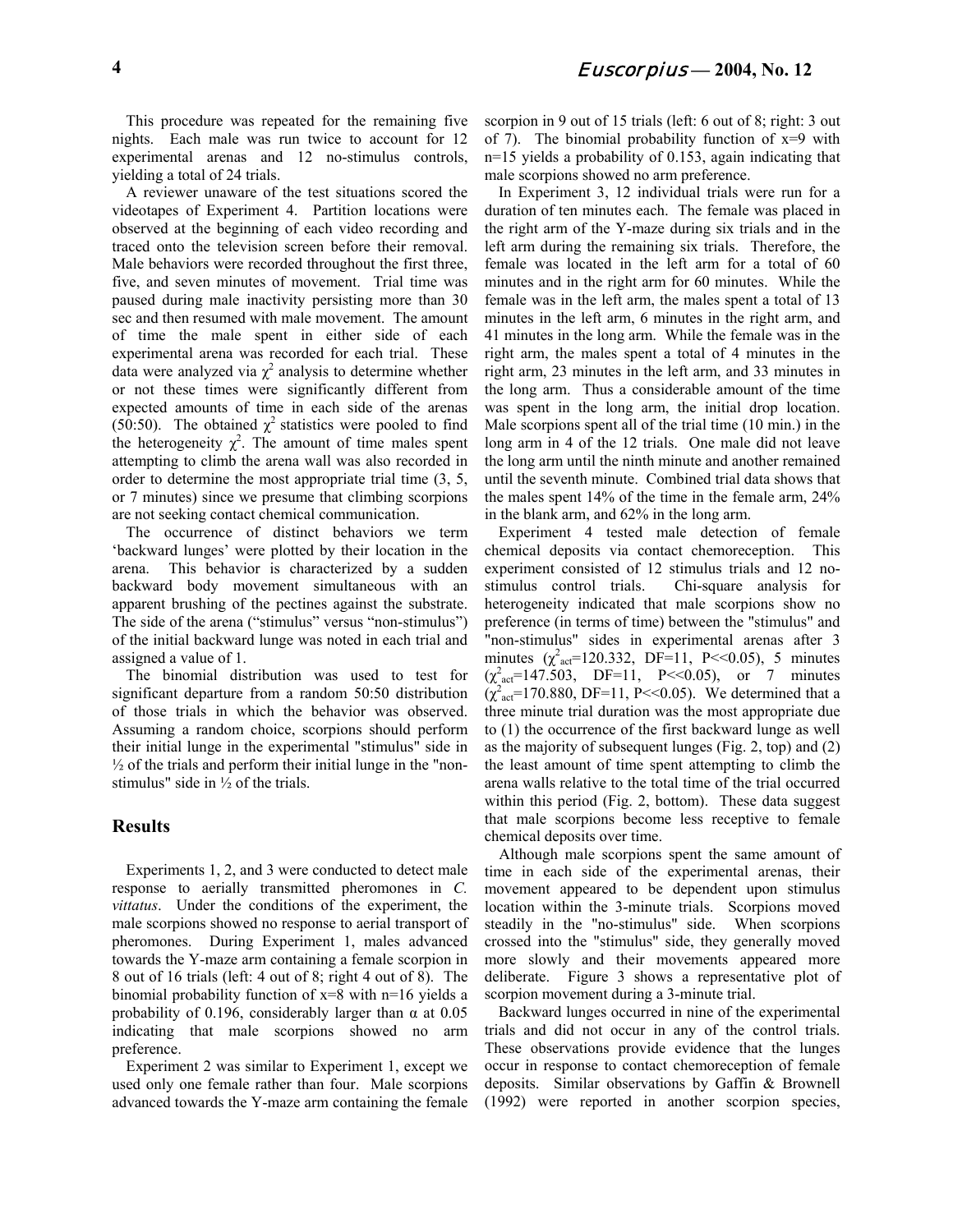

**Fig. 2:** (top) Total number of lunges observed in all trials within 3 minutes, between 3 and 5 minutes, and between 5 and 7 minutes. (bottom) Proportion of time spent wall climbing in the first 3 minutes, 5 minutes, and 7 minutes. These values include total observed climbing time (sec) in all trials divided by the total time of the trial (sec).

*Paruroctonus mesaensis*. Of all lunges noted during these trials, all except one occurred in the stimulus side. Furthermore, the initial lunge in each trial occurred in the "stimulus" portion of all nine experimental arenas where we observed the response. A trial was determined successful and assigned a value of one if the initial lunge occurred in the stimulus portion of the arena. The resulting binomial probability equation yielded a p-value of <0.002. This represents a highly significant difference in response between the stimulus and nostimulus side when compared to  $\alpha$ =0.05.

#### **Discussion**

The use of pheromones in mate recognition and detection is likely crucial to successful mating in many if not all scorpion species. The detection of air-borne chemical cues would be useful in species where males and females do not always occur in close proximity (Polis et al., 1985). However, the experiments executed here (Experiments 1, 2, and 3) do not provide evidence that *Centruroides vittatus* use aerially transmitted pheromones. Under the conditions of our experiments, male choices were not influenced by the presence or absence of a female. Abushama (1964) reported no bias in movement relative to conspecifics in a similar study



**Fig. 3**: The movement of a male scorpion during a 3-minute trial. Scorpion position was marked by a dot every 5 seconds of the trial. In general, the movement path has more space between dots in the "no-stimulus" side (top) versus the "stimulus" side (bottom). The average distance (+/- standard deviation) traveled between 5 second plots: no-stimulus side = 15.3 +/- 7.8 mm (median = 12.5 mm), stimulus side =  $10.8$  +/-5.9 mm (median  $= 8.0$  mm). "BL" indicates occurrence of a backward lunge.

using *Leiurus quinquestriatus*. However, Abushama did observe that scorpions move away from compartments treated with caustic chemicals suggesting that they have some ability to detect air-borne chemicals. Furthermore, scorpions with painted pedipalps did not avoid the chemicals, suggesting that air-borne chemical detection may occur on the pedipalps.

In Experiment 4 we focused on assessing the ability of male *C. vittatus* to detect substrate-borne female chemicals. A preliminary trial using the Y-maze arena used in olfactory studies suggested that males might be able to detect female chemicals by direct contact. Additionally, Gaffin and Brownell (1992) reported strong male behavioral responses to feminine chemical cues in another species of scorpion, *Paruroctonus mesaensis*.

Experiment 4 yielded several important results. Male scorpions spent the same amount of time in each side of the arenas in the experimental trials but they demonstrated markedly different behavior between the "stimulus" and "no-stimulus" sides. The walking style and rate of movement was generally slower in the "stimulus" side of the arenas. In the "stimulus" side, male movement appeared to be considerably more deliberate and careful. This qualitative observation suggests that males obtain substrate-borne chemical stimulation and engage in substrate investigation to acquire more sensory input.